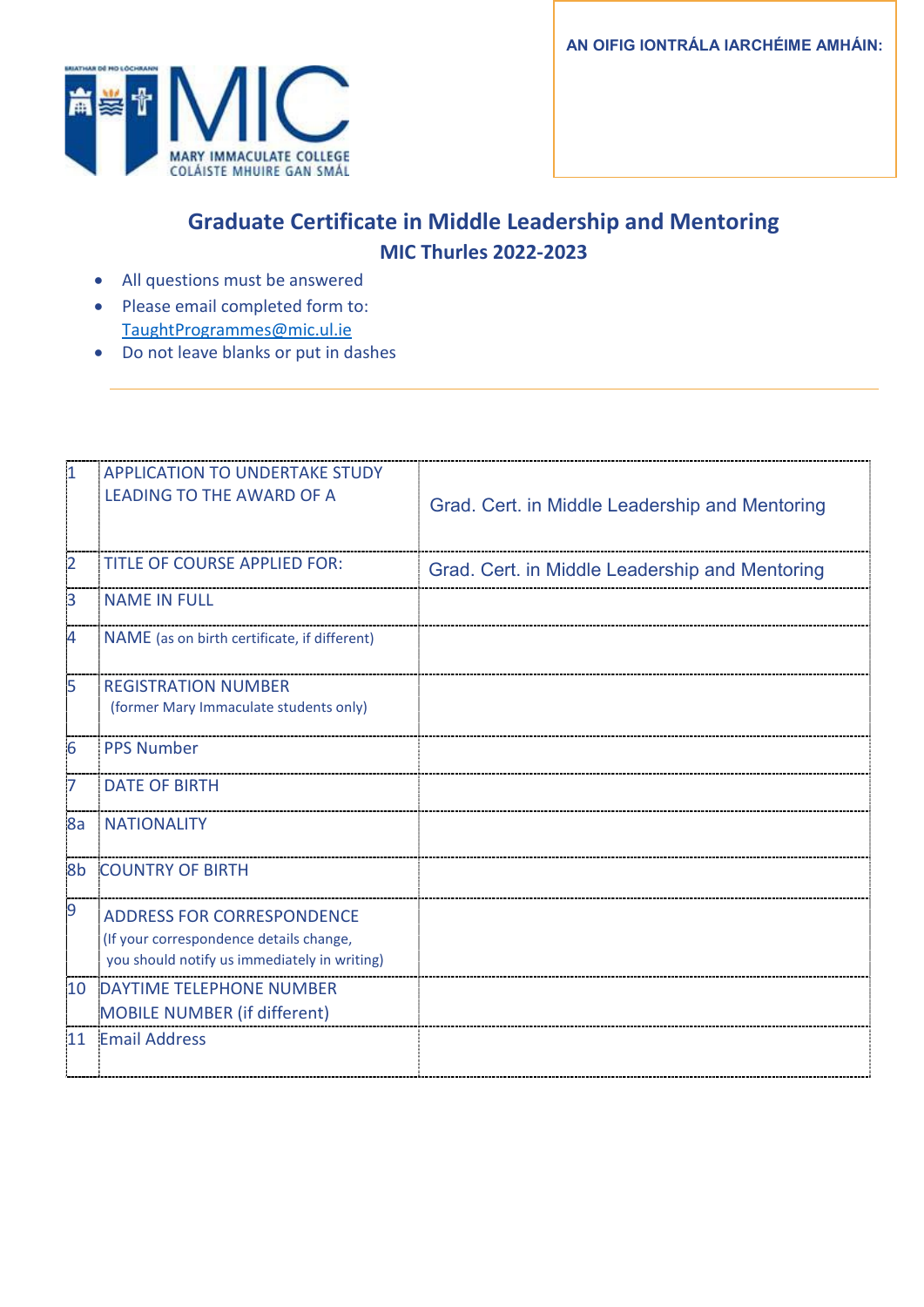| 12 | <b>PERMANENT ADDRESS</b><br>(or that of next of kin)           |                                                                                  |                  |                 |               |  |                |               |
|----|----------------------------------------------------------------|----------------------------------------------------------------------------------|------------------|-----------------|---------------|--|----------------|---------------|
| 13 | <b>APPLICATION FEE</b>                                         |                                                                                  |                  |                 |               |  |                |               |
|    | Have you paid the non-refundable                               |                                                                                  | Yes<br><b>No</b> |                 |               |  |                |               |
|    | Application Fee of €50<br>(please see MIC website for details) |                                                                                  |                  | Payment Ref ID: |               |  |                |               |
|    |                                                                |                                                                                  |                  |                 |               |  |                |               |
|    | PayPal Receipt Number:                                         |                                                                                  |                  |                 |               |  |                |               |
| 14 |                                                                | THIRD LEVEL EDUCATION (Please provide evidence of your Level 8/BA qualification) |                  |                 |               |  |                |               |
|    | Names and                                                      | Years of study                                                                   | Major areas of   |                 | Qualification |  | Class of       | Level of      |
|    | Addresses of                                                   |                                                                                  | Specialisation   |                 |               |  | Qualification* | Qualification |
|    | Institutions<br>attended                                       | From<br>to                                                                       |                  |                 |               |  |                | $***$         |
|    |                                                                |                                                                                  |                  |                 |               |  |                |               |
|    |                                                                |                                                                                  |                  |                 |               |  |                |               |
|    |                                                                |                                                                                  |                  |                 |               |  |                |               |
|    |                                                                |                                                                                  |                  |                 |               |  |                |               |
|    |                                                                |                                                                                  |                  |                 |               |  |                |               |

\* including terminal QCA for Mary Immaculate College/UL graduates. \*\* Under the National Framework of Qualifications.

#### IMPORTANT NOTICE:

Applicants with qualifications from institutions other than Mary Immaculate College will need to submit a transcript of your Level 8/BA qualification (to include your final degree(s) results). Please note that MIC will issue conditional offers subject to submission of transcripts, where not available. Transcripts can be emailed to [TaughtProgrammes@mic.ul.ie](mailto:TaughtProgrammes@mic.ul.ie) when they become available.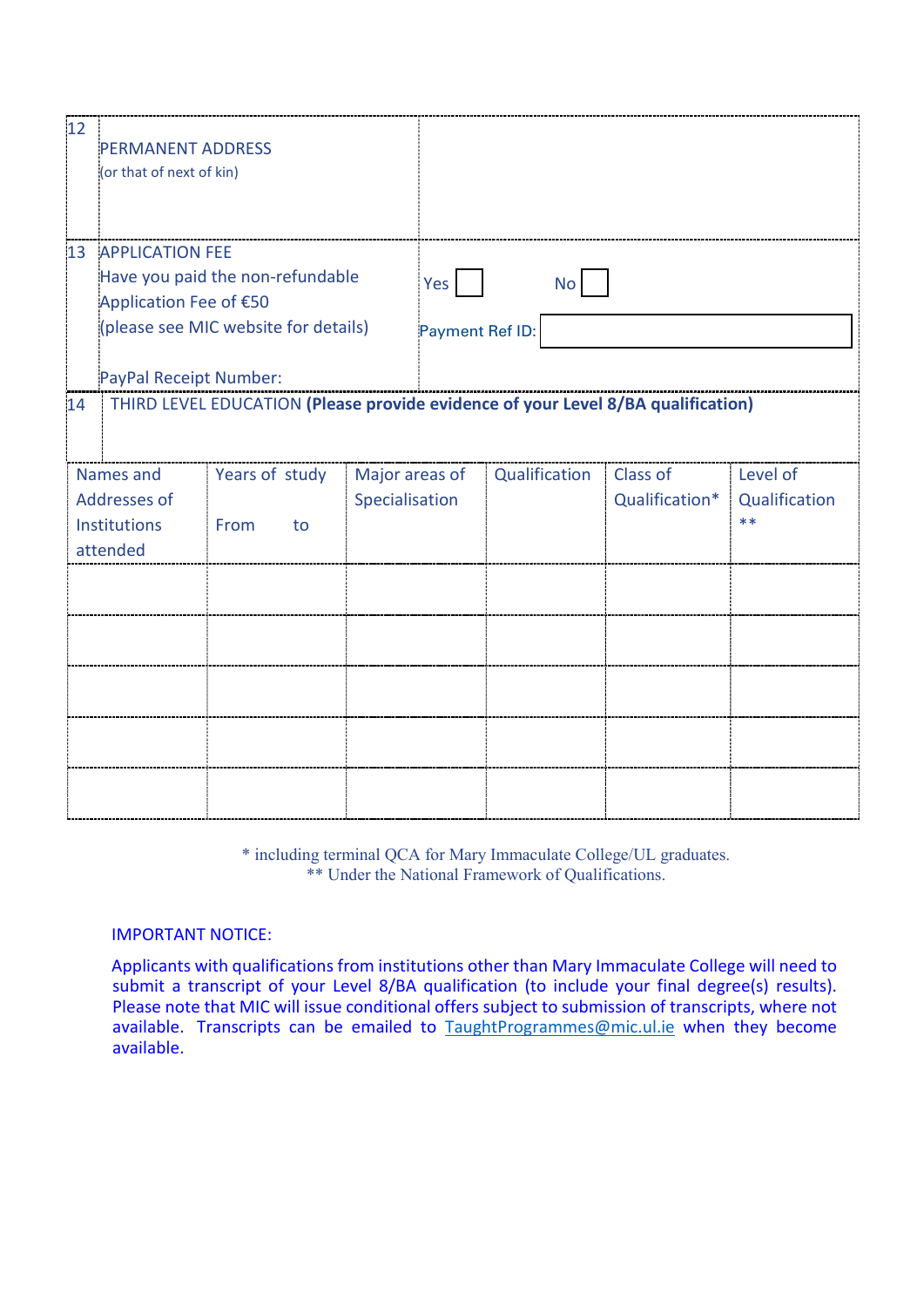| 15 | State briefly but explicitly the basis of your interest in postgraduate studies and how this relates to your<br>career objectives |
|----|-----------------------------------------------------------------------------------------------------------------------------------|
|    |                                                                                                                                   |
|    |                                                                                                                                   |
|    |                                                                                                                                   |
| 16 | Have you previously applied to Mary Immaculate College to undertake Postgraduate Study?                                           |
|    |                                                                                                                                   |
|    | <b>No</b><br>Yes                                                                                                                  |
|    | If "yes" state year and specify programme applied for and name(s) on application                                                  |
|    |                                                                                                                                   |
|    |                                                                                                                                   |
| 17 | Please state how the Programme of Study came to your attention. Please be specific giving title of                                |
|    | newspaper, media, webpage, word of mouth, other (please specify).                                                                 |
|    |                                                                                                                                   |
|    |                                                                                                                                   |
|    |                                                                                                                                   |

### 18. I affirm that the particulars given in relation to this application are in all respects true and I agree to be bound by the academic regulations of the University.

| SIGNATURE OF APPLICANT |  |
|------------------------|--|
| <b>DATE</b>            |  |

*At Mary Immaculate College, we treat your privacy seriously. Any personal data which you provide to the College will be treated with the highest standards of security and confidentiality, in accordance with Irish and European Data Protection legislation. To read the Direct Student Application Privacy Notice click* [here](https://www.mic.ul.ie/sites/default/files/uploads/461/Direct%20Student%20Application%20Privacy%20Notice_1.pdf)